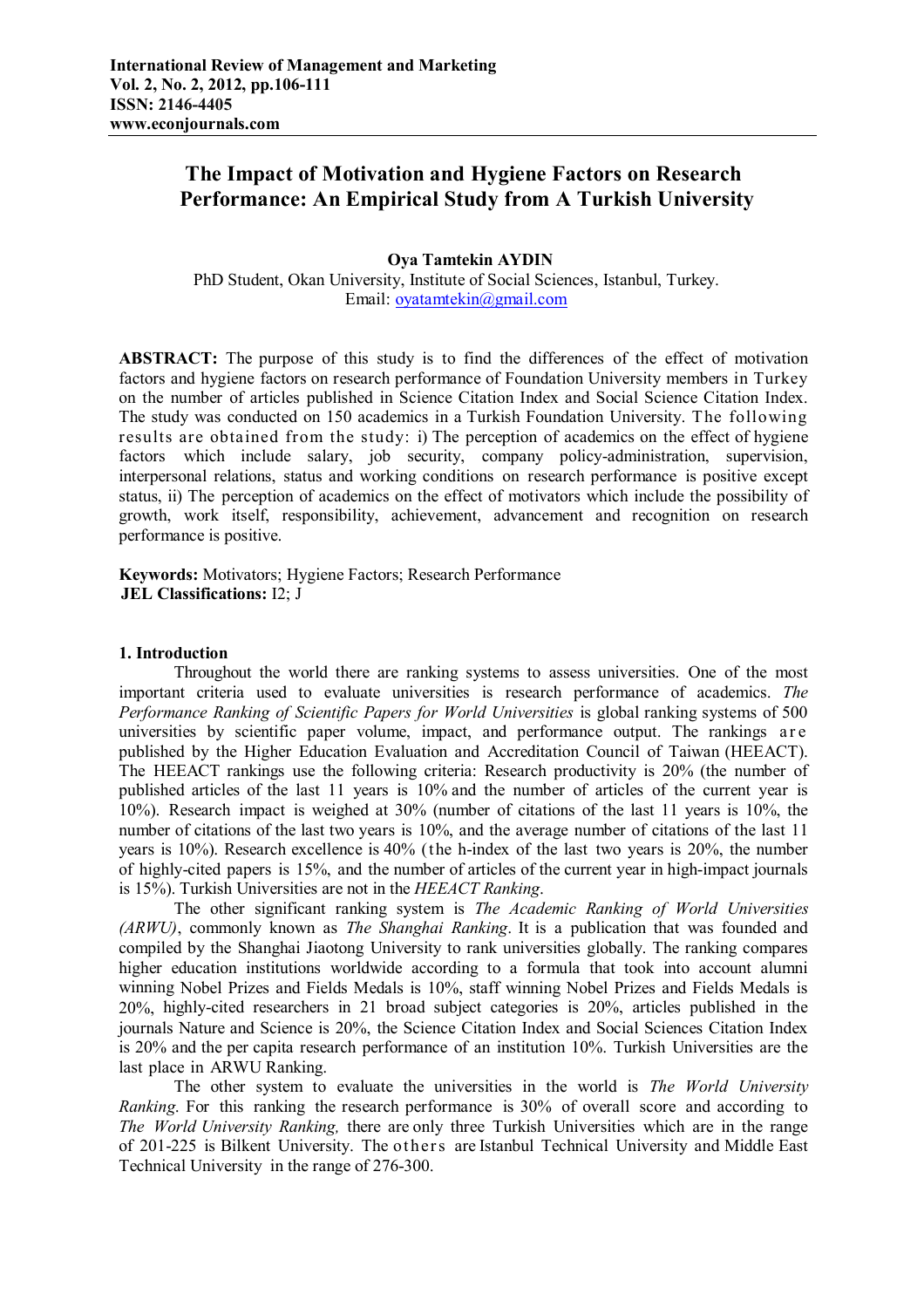Looking at all these or similar of world ranking universities measures it can be observed clearly that research performance of Turkish Universities are not in a good position. The purpose of this study is to examine factors affecting research performance of academics which are explained by Herzberg job motivator and hygiene factors by using perception of academics.

# **2. Literature Review**

### **2.1. Herzberg Theory**

The literature refers to it as Herzberg's theory, the two-factor theory and the motivationhygiene theory. Herzberg et al., (1959) proposed that an employee's motivation to work is best understood when the respective attitude of that employee is understood. As a result of his inquiry into the attitudes of employees, Herzberg *et al.* (1959) developed two distinct lists of factors. One set of factors caused happy feelings or a good attitude within the worker, and these factors, on the whole, were task-related. The other grouping was primarily present when feelings of unhappiness or bad attitude was evident, and these two factors, Herzberg claimed, were not directly related to the job itself, but to the conditions that surrounded doing that job. The first group he called *motivators (job factors).* These factors deal with *job content* and lead to *job satisfaction*. These factors are recognition, achievement, possibility of growth, advancement, responsibility, work itself. The second group Herzberg named *hygiene factors (extra-job factors).* These factors deal with job context and lead to job dissatisfaction. These are salary, interpersonal relations, supervision, company policy and administration, working conditions, status and job security (Herzberg, 1968). These dimensions are not on differing ends of one continuum; instead they consist of two separate and distinct continua. According to Herzberg, the opposite of job satisfaction is not dissatisfaction, but rather a simple lack of satisfaction. In the same way, the opposite of job dissatisfaction is not satisfaction, but rather "no dissatisfaction".

### **2.2. Research Performance**

Zainab considers research productivity to be reporting and publishing research findings in (inter)national journals, conference presentations, patent registration, impact factors and reviews (Zainab, 1999). The University of Utah defines research productivity as cited publication of library or field journal papers and book chapters (Ransdell, 2001). It has been recommended that the indicator of getting published in leading journals should have a higher weight than other indicators (Bloedel, 2001). Research productivity as an average number of published research report in the last two years (Sax *et al*., 2002). Regarding gender, there are significant differences between males and females on number of published articles and impact factors (Turner and Mairesse, 2003). Research publication in the university is a major or most significant indicator of academic staff productivity. It may be pointed out that, research publication in any field of specialization provide current information for growth, progress, development and an improvement of society (Usang et al., 2007). **2.3. The Relationship Between Herzberg Theory and Research Performance**

Hill's study provided support for the two-factor theory and he suggested that the model could be successfully applied to academic staff in higher education institutions. He concluded that job satisfaction of academic staff in universities and colleges is related to intrinsic factors (in particular, ministering to students and the work itself), and dissatisfaction is related to extrinsic factors, and arises from factors external to the job (Hill, 1986). She concluded that tenured and well-paid employment provides satisfaction of the lower-order needs, whereas prestigious and autonomous work enables academic staff to satisfy higher-order needs to a greater degree than is possible for the general population (e.g., esteem need the need for self- actualization) (Moses, 1986). They examined factors that impact on academics intentions to leave the university, and found that relations with colleagues were the largest predictor of intention to leave. They also found that general job satisfaction was a further strong predictor of intention to leave. In short, academics who found their work less intrinsically satisfying than others, more commonly intended to leave the university. Salary or economic resources as such did not appear to influence intentions to stay or go (Manger and Eikeland, 1990). The factors that affect research performance: Personal characteristics, area of research, funds/equipment/support staff, colleagues and work environment, number of PhD students, administrative demands, tenure and other explanation such as the cost of travel or promotion (Fıona Wood, 1990). Typically high status business schools value research productivity which is often reflected in a strong relationship and reward such as pay rises, tenure and promotion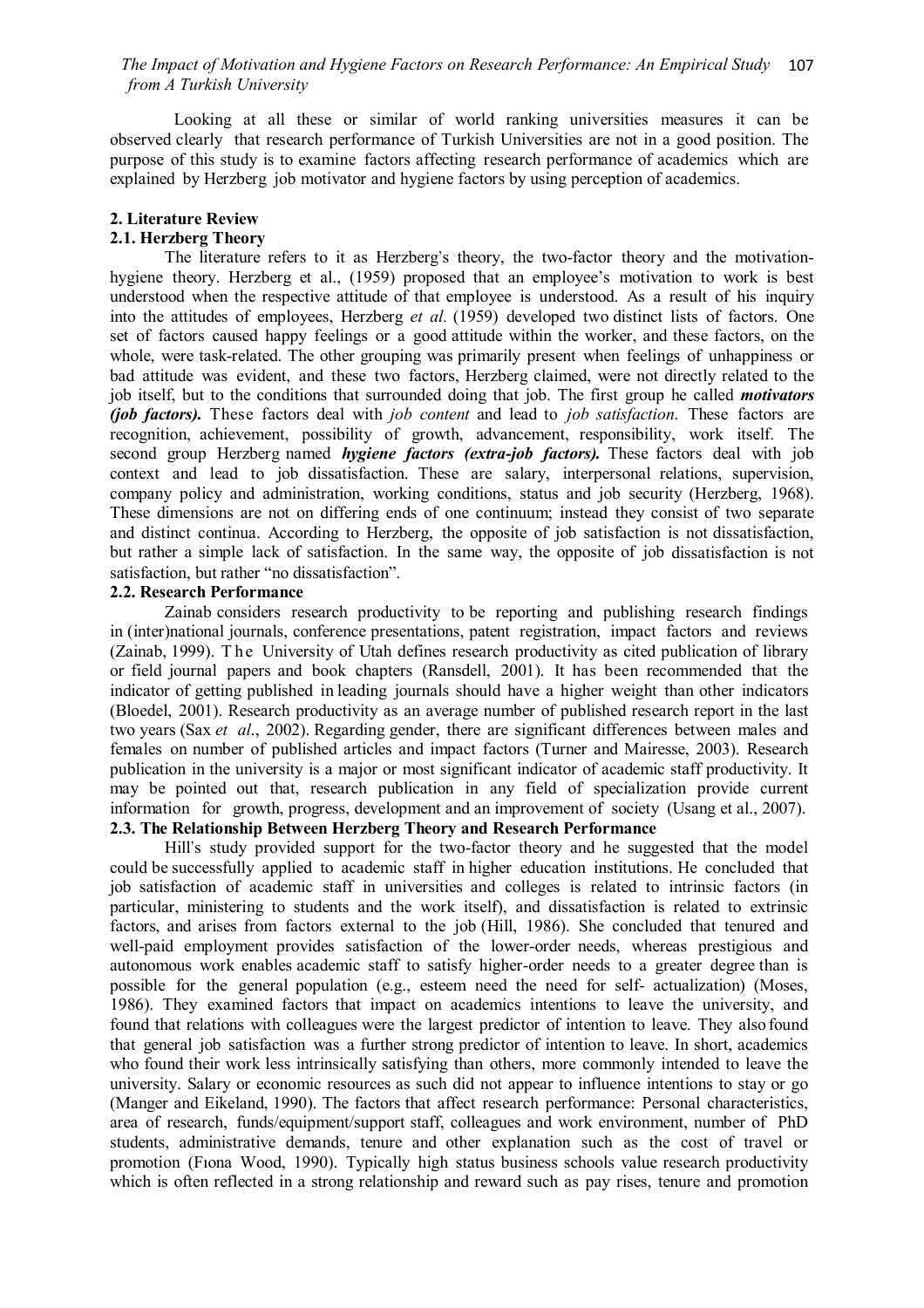(Konrad and Pfeffer, 1990; Pfeffer, 1993). They observed that, those working at high-status schools may accumulate advantages that should make it easier for them to be productive researchers to the extent that a school which is research oriented may likely attract greater incentives, as well as greater pressures to publish (Beyer et al., 1995). Leadership characteristics have received great attention. In particular, faculty member group size has been identified as one of the most significant predictors of faculty research productivity. Other features included factors included being a private rather than a public institution, having a larger number of full professors and having a larger percentage of faculty members actively publishing in peer- reviewed journals within a department (Dundar and Lewis, 1998). Several models have been proposed to measure and predict the research productivity of faculty members. One of the most commonly used theoretical model to study the research productivity is the Bland et al., (2005) model. Components of productive research organization: the individual, environmental, and leadership characteristics that prior literature has found to be associated with high academic productivity. For optimal productivity, all features in each component must be present and accessible (Bland et al., 2005).

### **3. Methodology**

# **3.1. Sample**

The sample of this study was selected in a foundation university in Istanbul. The sample consists of a total of 150 individuals from this foundation university including doctor, assistant professor, associate professor and professor.

### **3.2. Hypotheses**

**H1:** The perception of academics on the effect of **salary** on research performance is positive.

**H2:** The perception of academics on the effect of **job security** on research performance is positive.

**H3:** The perception of academics on the effect of **company policy-administration** on research performance is positive.

**H4:** The perception of academics on the effect of **supervision** on research performance is positive.

**H5:** The perception of academics on the effect of **interpersonal relations** on research performance is positive.

**H6:** The perception of academics on the effect of **status** on research performance is positive.

**H7:** The perception of academics on the effect of **working conditions** on research performance is positive.

**H8:** The perception of academics on the effect of **the possibility of growth** on research performance is positive.

**H9:** The perception of academics on the effect of **work itself** on research performance is positive. **H10:** The perception of academics on the effect of **responsibility** on research performance is positive.

**H11:** The perception of academics on the effect of **achievement** on research performance is positive.

**H12:** The perception of academics on the effect of **advancement** on research performance is positive.

**H13:** The perception of academics on the effect of **recognition** on research performance is positive. **3.3. Measures**

The questionnaire, a 19-items scale, is designed to examine factors affecting research performance of faculty members of a foundation university by using Herzberg factors. All of these subscales were measured on a five-point Likert type scale, with responses ranging from 1 (strongly disagree) to 5 (strongly agree). The questionnaire was distributed to the sampled academic staff and an interval of one week was allowed for them to complete and return the questionnaire.

### **3.4. Research Findings**

One-Sample Statistics show the mean score of variables. If the means of variables are bigger than the test value which is defined as 4, the hypotheses are accepted; if the means of variables are not bigger than the test value, the hypotheses are not accepted. In order to investigate the hypotheses of the study, t-test is applied and the results are given in Table 1 and Table 2. As shown in Table 1 the means of all variables are bigger than the test value but only the mean of variable twelve is almost test value.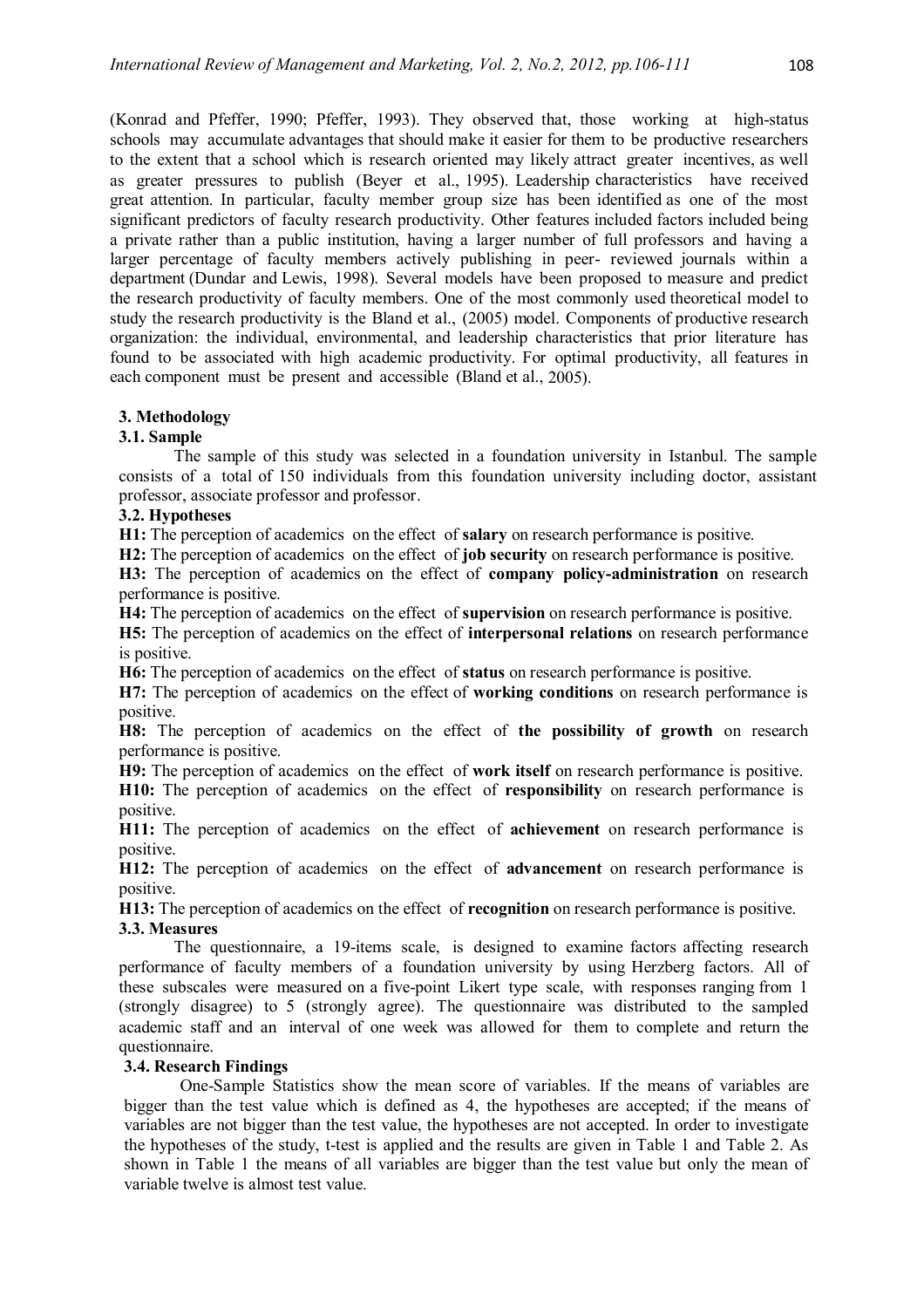*The Impact of Motivation and Hygiene Factors on Research Performance: An Empirical Study from A Turkish University*  109

|                 | Name of variables                    | Kind of<br>factors | N   | Mean   | Std. Deviation | Std. Error Mean |
|-----------------|--------------------------------------|--------------------|-----|--------|----------------|-----------------|
| <b>VAR00001</b> | <b>Supervision</b>                   | <b>Hygiene</b>     | 150 | 4,5867 | ,80424         | ,06567          |
| <b>VAR00002</b> | Job security                         | <b>Hygiene</b>     | 150 | 4,5000 | ,84940         | ,06935          |
| VAR00003        | Work itself                          | <b>Motivators</b>  | 150 | 4,6533 | ,75961         | ,06202          |
| <b>VAR00004</b> | <b>Salary</b>                        | Hygiene            | 150 | 4,6067 | ,75881         | ,06196          |
| <b>VAR00005</b> | <b>Recognition</b>                   | <b>Motivators</b>  | 150 | 4,6133 | ,80089         | ,06539          |
| <b>VAR00006</b> | <b>Growth of possibility</b>         | <b>Motivators</b>  | 150 | 4,5200 | ,81693         | ,06670          |
| <b>VAR00007</b> | <b>Advancement</b>                   | <b>Motivators</b>  | 150 | 4,5067 | ,73042         | ,05964          |
| <b>VAR00008</b> | <b>Achievement</b>                   | <b>Motivators</b>  | 150 | 4,5800 | ,77086         | ,06294          |
| VAR00009        | <b>Interpersonal relations</b>       | <b>Hygiene</b>     | 150 | 4,3400 | ,91834         | ,07498          |
| VAR00010        | <b>Responsibility</b>                | <b>Motivators</b>  | 150 | 4,5200 | ,84122         | ,06869          |
| VAR00011        | <b>Working</b> condition             | <b>Hygiene</b>     | 150 | 4,5733 | ,71744         | ,05858          |
| VAR00012        | <b>Status</b>                        | <b>Hygiene</b>     | 150 | 4,0400 | 1,23092        | ,10050          |
| VAR00013        | Company policy and<br>administration | <b>Hygiene</b>     | 150 | 4,4800 | ,87255         | ,07124          |

H1 argues that the perception of academics on the effect of supervision on research performance is positive. H2 argues that the perception of academics on the effect of job security on research performance is positive. H3 argues that the perception of academics on the effect of company policy- administration on research performance is positive. H4 argues that the perception of academics on the effect of salary on research performance is positive. H5 argues that the perception of academics on the effect of interpersonal relations on research performance is positive. H6 argues that the perception of academics on the effect of status on research performance is positive. H7 argues that the perception of academics on the effect of working conditions on research performance is positive.

H8 argues that the perception of academics on the effect of the possibility of growth on research performance is positive. H9 argues that the perception of academics on the effect of work itself on research performance is positive. H10 argues that the perception of academics on the effect of responsibility on research performance is positive. H11 argues that the perception of academics on the effect of achievement on research performance is positive. H12 argues that the perception of academics on the effect of advancement on research performance is positive. H13 argues that the perception of academics on the effect of recognition on research performance is positive One-Sample T Test is used to analyze the hypotheses and the results are given in Table 2.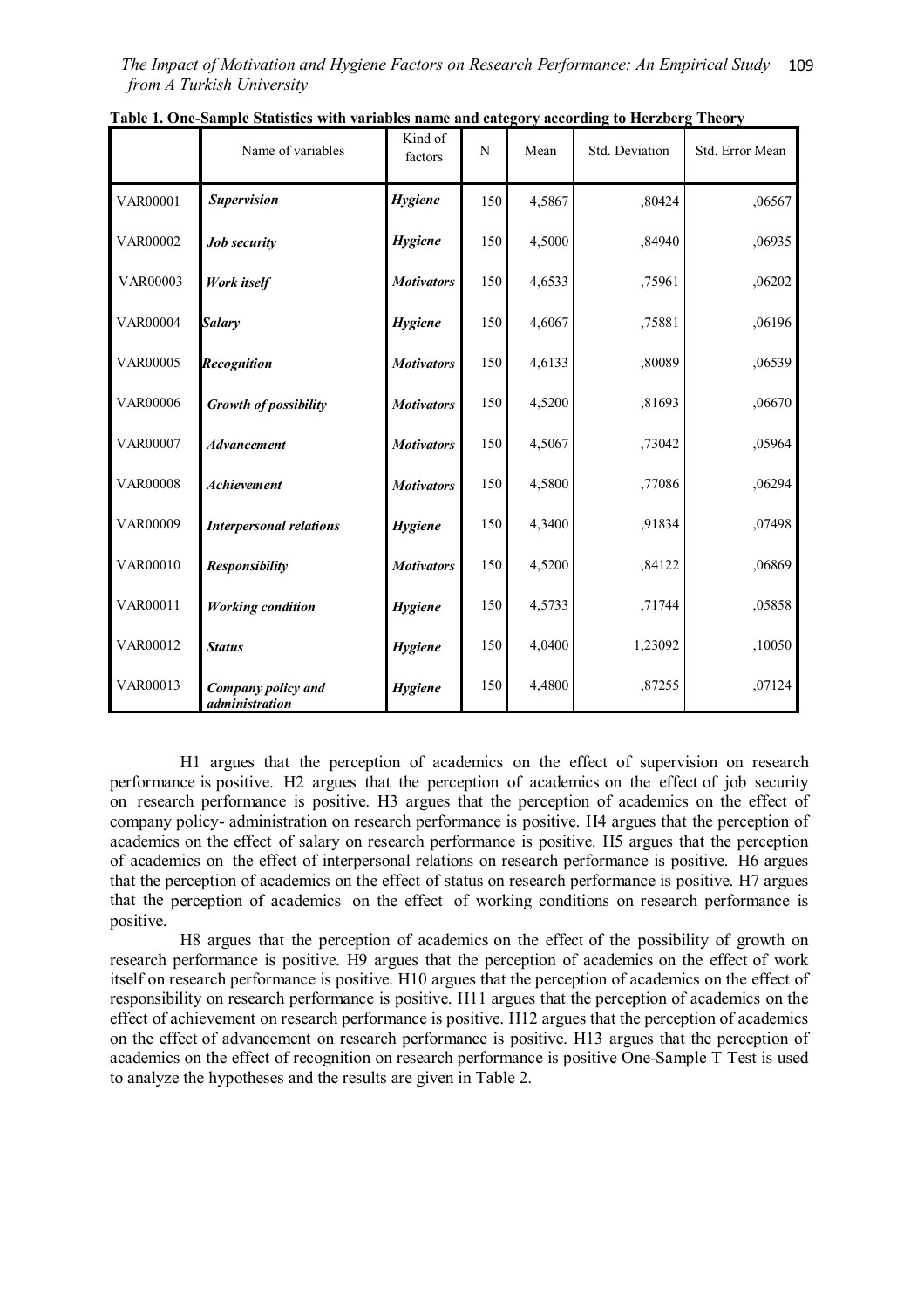|                 |                                      |                   | Test Value $=$ 4 |                 |            |                                                 |       |  |
|-----------------|--------------------------------------|-------------------|------------------|-----------------|------------|-------------------------------------------------|-------|--|
|                 |                                      |                   |                  |                 | Mean       | 95% Confidence<br>Interval of the<br>Difference |       |  |
|                 | Name of variables                    | Kind of<br>factor | $\mathbf T$      | Sig. (2-tailed) | Difference | Lower                                           | Upper |  |
| <b>VAR00001</b> | <b>Supervision</b>                   | <b>Hygiene</b>    | 8,934            | ,000            | ,58667     | ,4569                                           | ,7164 |  |
| <b>VAR00002</b> | Job security                         | <b>Hygiene</b>    | 7,209            | ,000            | ,50000     | ,3630                                           | ,6370 |  |
| <b>VAR00003</b> | Work itself                          | <b>Motivators</b> | 10,534           | ,000            | ,65333     | ,5308                                           | ,7759 |  |
| <b>VAR00004</b> | <b>Salary</b>                        | <b>Hygiene</b>    | 9,792            | ,000            | ,60667     | ,4842                                           | ,7291 |  |
| <b>VAR00005</b> | Recognition                          | <b>Motivators</b> | 9,379            | ,000            | ,61333     | ,4841                                           | ,7426 |  |
| <b>VAR00006</b> | <b>Growth of possibility</b>         | <b>Motivators</b> | 7,796            | ,000            | ,52000     | ,3882                                           | ,6518 |  |
| <b>VAR00007</b> | <b>Advancement</b>                   | <b>Motivators</b> | 8,496            | ,000            | ,50667     | ,3888                                           | ,6245 |  |
| <b>VAR00008</b> | Achievement                          | <b>Motivators</b> | 9,215            | ,000            | ,58000     | ,4556                                           | ,7044 |  |
| VAR00009        | <b>Interpersonal relations</b>       | <b>Hygiene</b>    | 4,534            | ,000            | ,34000     | ,1918                                           | ,4882 |  |
| VAR00010        | <b>Responsibility</b>                | <b>Motivators</b> | 7,571            | ,000            | ,52000     | ,3843                                           | ,6557 |  |
| VAR00011        | <b>Working</b> condition             | <b>Hygiene</b>    | 9,787            | ,000            | ,57333     | ,4576                                           | ,6891 |  |
| VAR00012        | <b>Status</b>                        | <b>Hygiene</b>    | ,398             | ,691            | ,04000     | $-1586$                                         | ,2386 |  |
| VAR00013        | Company policy and<br>administration | <b>Hygiene</b>    | 6,737            | ,000            | ,48000     | ,3392                                           | ,6208 |  |

**Table 2. One-Sample Test with variables name and category according to Herzberg Theory**

As it is shown in Table 2, for all variables except variable twelve the p value of them is smaller than the significance level ( $p = 0.000 < 0.05$ ). The p value of variable twelve is bigger than the significance level ( $p = 0.691 > 0.05$ ). It can be said that the results of this study supported all hypotheses except H6.

#### **4. Conclusion**

By the study the motivation factors which affect the research performance of academics have been explained by Herzberg Theory and confirmed by the perception of academics of a foundation university in Turkey. According to the study academics think that the effect of hygiene factors except status on research performance is positive and they think the effect of motivators on research performance is also positive. That is to say the academics think that the effect of salary, job security, company policy-administration, supervision, interpersonal relations and working conditions on research performance is positive and also they think that the effect of possibility of growth, work itself, responsibility, achievement, advancement and recognition on research performance is positive. It seems that the academics think that the only effect of status is not positive on research performance.